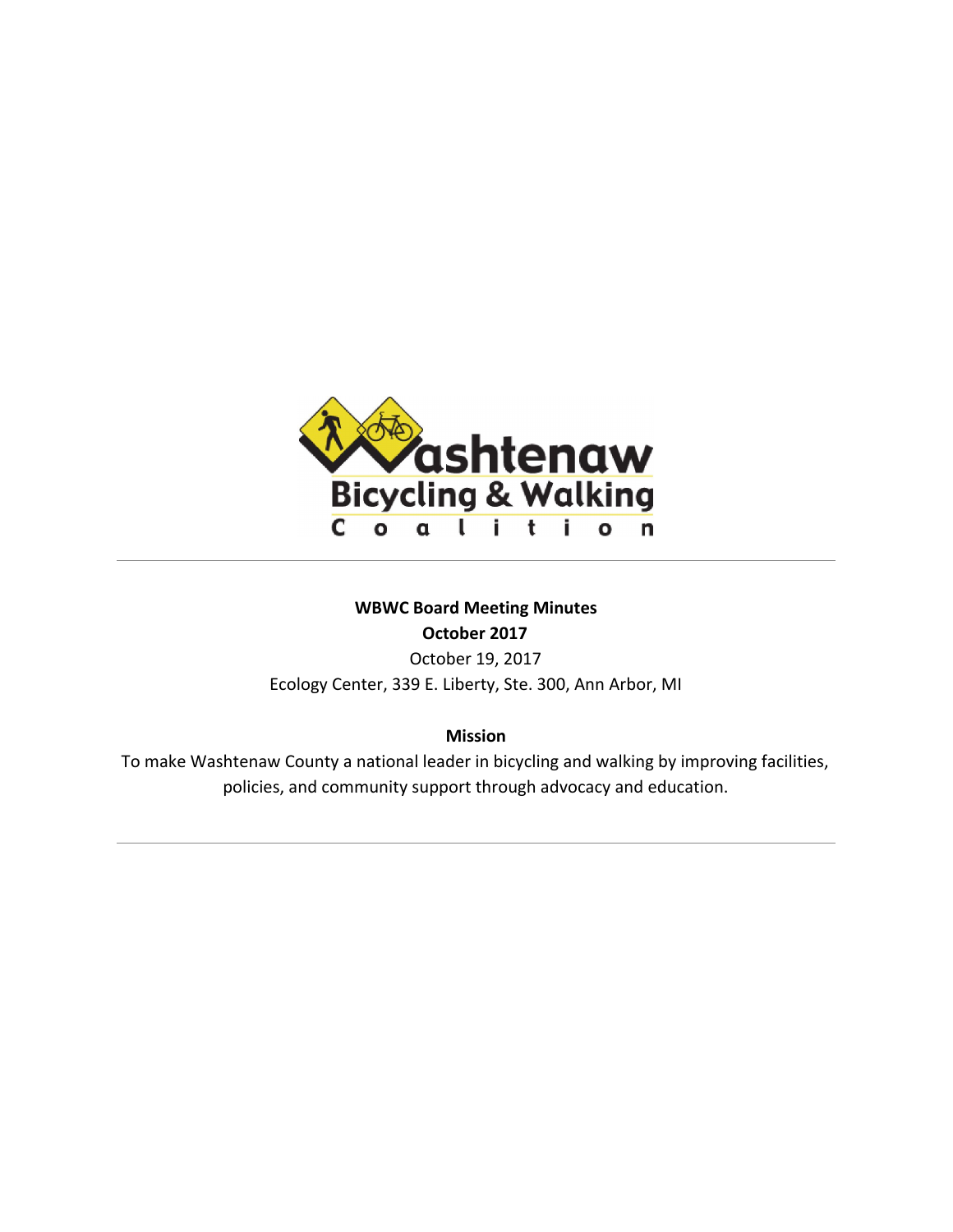#### **Board Members Present**

Erica Briggs Peter Houk Larry Deck David Shinabarger Tracy Beeson Bradley Parsons Markus Nee

#### **Guests Present**

Matt Catanzarite Valerie Shinabarger Jaime Magiera

# **Adoption of the Agenda**

*Approval:* Motioned by Erica Briggs to approve. Larry seconded the motion. All present board members voted to approve the agenda.

Agenda can be viewed here:

[https://docs.google.com/document/d/13a92-5aoNVlcz\\_VZnG\\_5qv6HAHW2AIlJzx5LrcD66sw/ed](https://docs.google.com/document/d/13a92-5aoNVlcz_VZnG_5qv6HAHW2AIlJzx5LrcD66sw/edit?ts=59e7e283) [it?ts=59e7e283](https://docs.google.com/document/d/13a92-5aoNVlcz_VZnG_5qv6HAHW2AIlJzx5LrcD66sw/edit?ts=59e7e283)

# **Chair**

*Review Mission Statement*

*Upcoming -* Elections coming up.

*Annual Meeting -* November 11th is the B2B Annual Meeting. Venue is Conor O'Neils for the WBWC Annual Meeting. Speaker will be Todd Scott -- tentatively planning for the Thursday before Thanksgiving on November 18th.

**Secretary**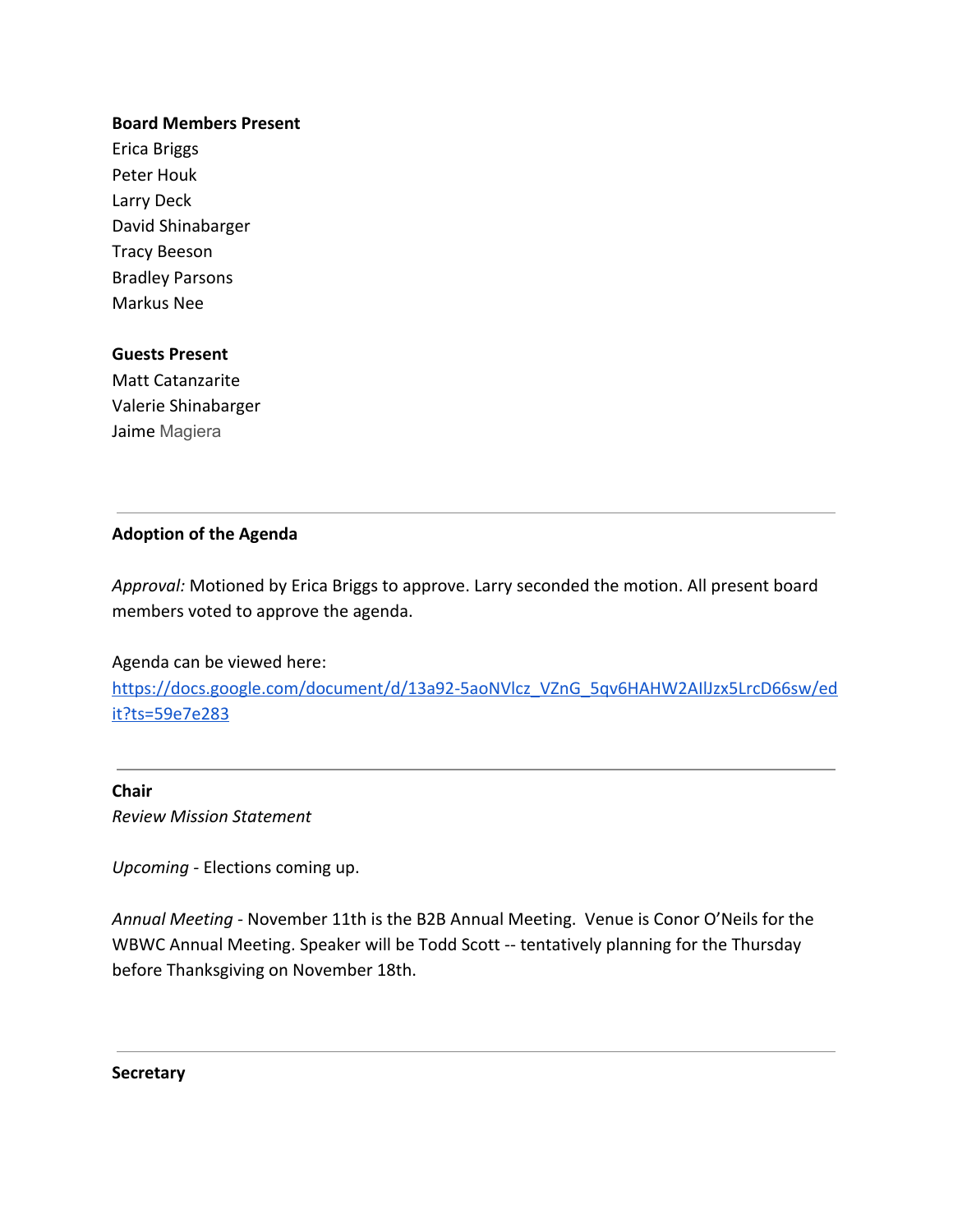*Previous Meeting Notes:*

[https://docs.google.com/document/d/1tKORL4-lk6TMTag\\_nZYMVWqIPXkYTvyXLz1ifCPVcEs/edi](https://docs.google.com/document/d/1tKORL4-lk6TMTag_nZYMVWqIPXkYTvyXLz1ifCPVcEs/edit?ts=59c44520) [t?ts=59c44520](https://docs.google.com/document/d/1tKORL4-lk6TMTag_nZYMVWqIPXkYTvyXLz1ifCPVcEs/edit?ts=59c44520)

*Adoption:* Erica motions to approve the previous notes. Larry seconds. All present members vote to approve, with Markus Nee abstaining from voting.

#### **Treasurer**

*Notes from Previous Month Link:*

No link for this month - Robert is travelling and we don't have a report yet. We should get one from Robert shortly.

*Approval -*

### **Communications**

*Fall Newsletter* - has not gone out yet, but will go out by the end of next week.

### **Education / Outreach**

*Fall Newsletter -*

### **Gov. Relations Committee**

*Following topics were discussed with no action items*

- *1. Pauline Bike Lanes*
- *2. Crosswalk Ordinance*
- *3. Treeline & UM participation* Met with Andrew Costeva
- *4. Bicycle friendly city application -*
- *5. 5-foot passing LMB*
- *6. Crash near Huron High School -*
- *7. Meeting with Howard -*